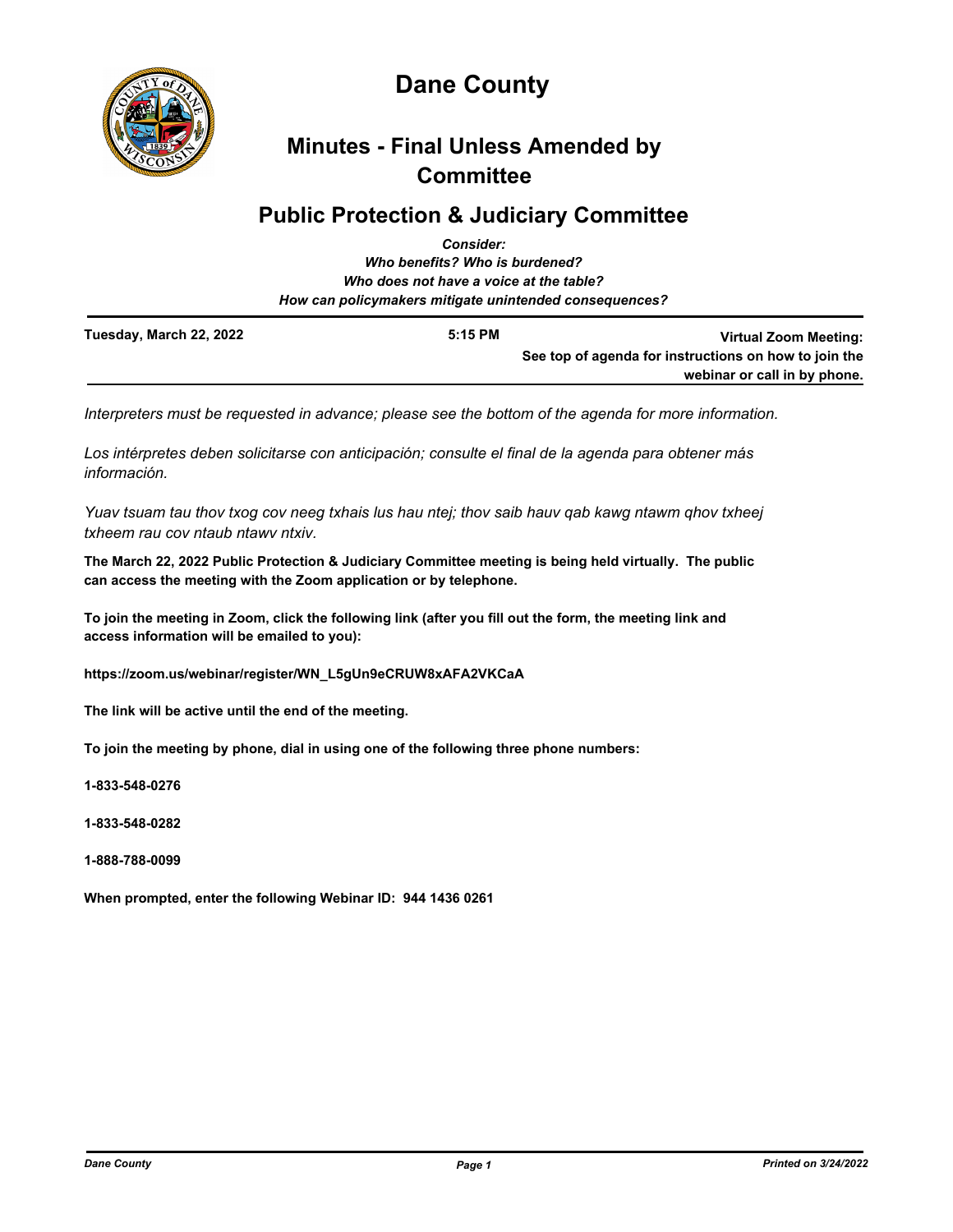**If you want to submit a written comment for this meeting, or send handouts for the committee members, please send them to: stavn@countyofdane.com**

**PROCESS TO PROVIDE PUBLIC COMMENT: ANY MEMBERS OF THE PUBLIC WISHING TO REGISTER TO SPEAK ON/SUPPORT/OPPOSE AN AGENDA ITEM MUST REGISTER USING THE LINK ABOVE (even if you plan to attend using your phone).**

**In order to testify (provide public comment), you must be in attendance at the meeting via Zoom or phone. You will then either be un muted or promoted to a panelist and provided a time to speak to the body.**

**Registrations to provide public comment will be accepted until 30 minutes prior to the beginning of the meeting.**

# **A. Call To Order**

*Meeting called to order at 5:15 p.m.*

*YGP member present: R. Rataj and L. Yackee*

*Others present: K. Barrett, C. Clark-Bernhardt, D. Lowndes, C. Pabellon and S. Stavn.*

Present: 7 - RICHELLE ANDRAE, Vice Chair CAROUSEL BAYRD, ALEX JOERS, DOROTHY KRAUSE, Chair MAUREEN McCARVILLE, TIM ROCKWELL and JEFF WEIGAND

# **B. Consideration of Minutes**

**1.** 2021 PP&J MINUTES OF FEBRUARY 22, 2022

[MIN-652](http://dane.legistar.com/gateway.aspx?m=l&id=/matter.aspx?key=22356)

[2021 MIN-652 02-22-2022](http://dane.legistar.com/gateway.aspx?M=F&ID=54c4054d-cf55-45e9-a545-bc17bb7665e3.pdf) *Attachments:*

[02-22-2022 PP&J Registrations](http://dane.legistar.com/gateway.aspx?M=F&ID=41b8710f-cd8d-465c-902b-bffeb97667b7.pdf)

**A motion was made by ANDRAE, seconded by ROCKWELL, that the Minutes be approved. The motion carried by a voice vote. 7-0**

# **C. Referrals (Resolutions & Ordinance Amendments)**

**1.** 2021 [RES-412](http://dane.legistar.com/gateway.aspx?m=l&id=/matter.aspx?key=22512) AUTHORIZING AN AGREEMENT TO ACCEPT GRANT FUNDING FOR THE PURCHASE BALLISTIC SHIELD PROTECTION EQUIPMENT

### [2021 RES-412](http://dane.legistar.com/gateway.aspx?M=F&ID=28dc6040-b8eb-466a-9408-2a8d724a7798.pdf) *Attachments:*

[2021 RES-412 Fiscal Note](http://dane.legistar.com/gateway.aspx?M=F&ID=7f1d20e7-d5aa-448f-a35a-adc3c5a4692a.pdf)

**A motion was made by ROCKWELL, seconded by KRAUSE, that the Resolution Requiring 2/3rds Vote be recommended for approval. The motion carried by a voice vote. 7-0; YGP: 2-0**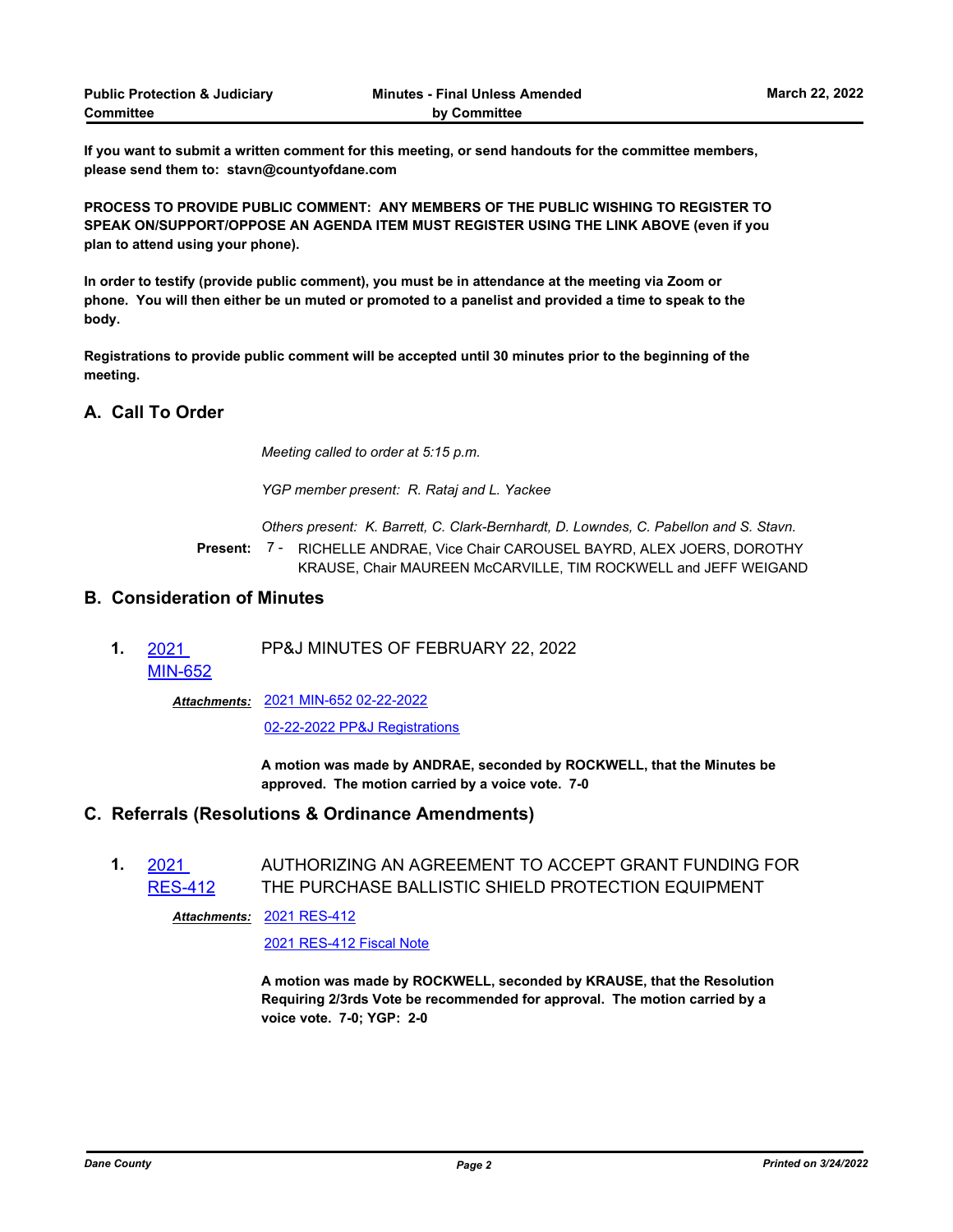#### **2.** 2021 [RES-413](http://dane.legistar.com/gateway.aspx?m=l&id=/matter.aspx?key=22513) AUTHORIZING AN AGREEMENT TO ACCEPT GRANT FUNDING FOR THE PURCHASE OF COMMUNICATION HEADSET EQUIPMENT

[2021 RES-413](http://dane.legistar.com/gateway.aspx?M=F&ID=604fdc72-ba22-4a4c-abcd-36f11e42d175.pdf) *Attachments:*

[2021 RES-413 Fiscal Note](http://dane.legistar.com/gateway.aspx?M=F&ID=8bac9888-b26b-4a26-91e9-7acab02c764d.pdf)

**A motion was made by ROCKWELL, seconded by KRAUSE, that the Resolution Requiring 2/3rds Vote be recommended for approval. The motion carried by a voice vote. 7-0; YGP: 2-0**

# **D. Claims**

**1.** [2021 CL-021](http://dane.legistar.com/gateway.aspx?m=l&id=/matter.aspx?key=22540) CLAIM OF MIDWESTERN WHEELS, INC.

*Attachments:* [2021 CL-021 Midwestern Wheels](http://dane.legistar.com/gateway.aspx?M=F&ID=c95589a6-c00f-434b-9f05-731b8ad563d3.pdf)

**A motion was made by BAYRD, seconded by KRAUSE, that the Claim be recommended for denial. The motion carried by a voice vote. 7-0**

**2.** [2021 CL-022](http://dane.legistar.com/gateway.aspx?m=l&id=/matter.aspx?key=22541) CLAIM OF TAMMY BROWN

*Attachments:* [2021 CL-022 Brown](http://dane.legistar.com/gateway.aspx?M=F&ID=c20000cb-4717-420c-a7b5-fab09d85fc32.pdf)

**A motion was made by BAYRD, seconded by KRAUSE, that the Claim be recommended for denial. The motion carried by a voice vote. 7-0**

**3.** [2021 CL-023](http://dane.legistar.com/gateway.aspx?m=l&id=/matter.aspx?key=22542) CLAIM OF THOMAS & JULIA WILLAN

*Attachments:* [2021 CL-023 Willan](http://dane.legistar.com/gateway.aspx?M=F&ID=3576e77b-7214-46e6-84dc-9c7007d19efe.pdf)

**A motion was made by BAYRD, seconded by KRAUSE, that the Claim be recommended for denial. The motion carried by a voice vote. 7-0**

**4.** [2021 CL-024](http://dane.legistar.com/gateway.aspx?m=l&id=/matter.aspx?key=22543) CLAIM OF ZACH CARLSON

*Attachments:* [2021 CL-024 Carlson](http://dane.legistar.com/gateway.aspx?M=F&ID=c9f5c444-0e47-463e-9f58-bb46cabc9822.pdf)

**A motion was made by BAYRD, seconded by KRAUSE, that the Claim be recommended for denial. The motion carried by a voice vote. 7-0**

### **E. Reports to Committee**

*Dane County Sheriff's Office - Consolidated Jail Project*

*Barrett presented and discussed the status of the Project, as well as the Huber Facility. Supervisor Andrae, Supervisor Weigand, and Supervisor Krause questioned Barrett about the status of the Project.*